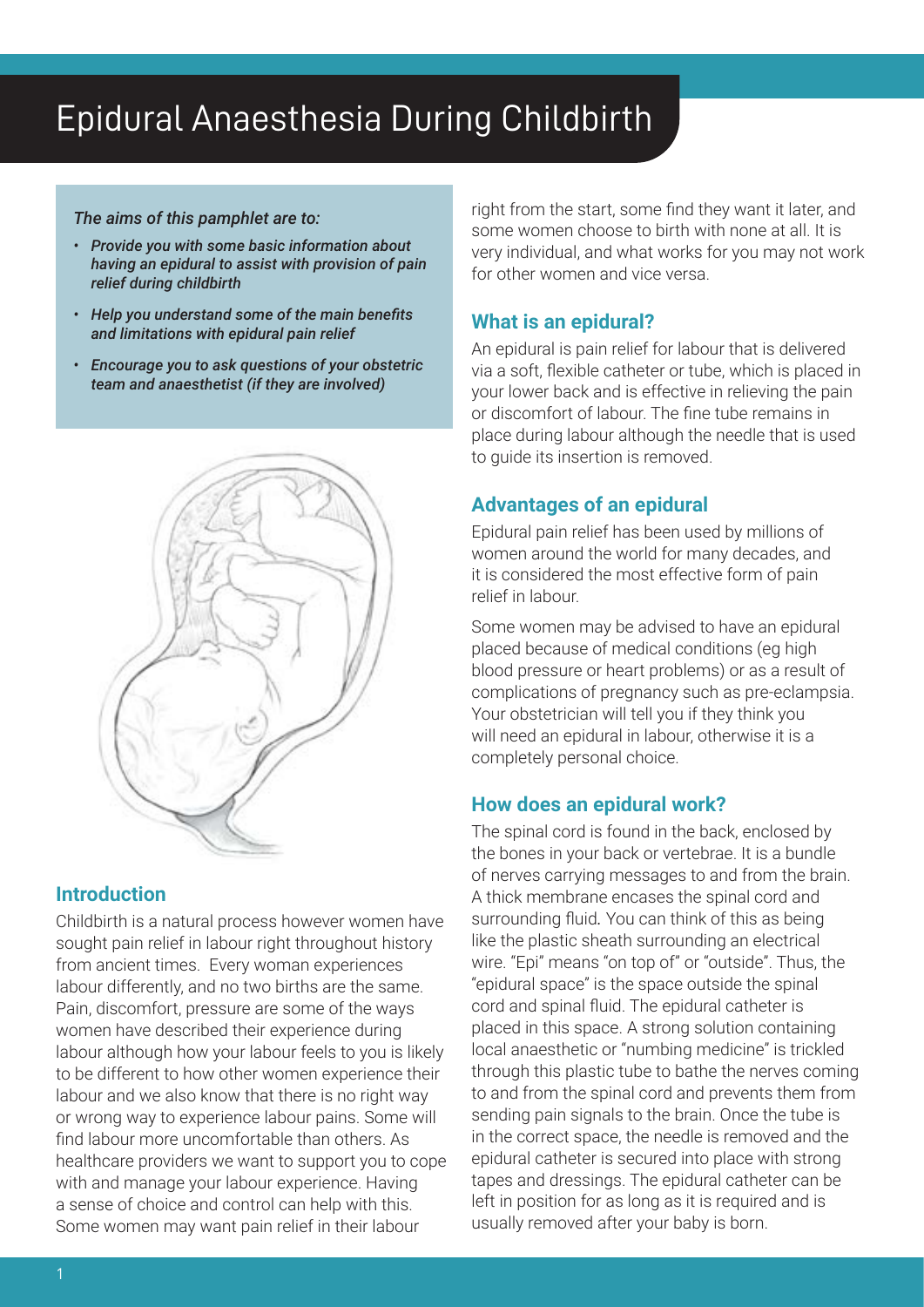The epidural does not normally give complete pain relief instantly. You may feel that your next few contractions are shorter, or slightly less intense. Gradually the discomfort will improve although it is very common for a pressure sensation to remain. This is more common with some particular positions of the baby in the birth canal.

## **How is the epidural done?**

If you decide that you want an epidural, your midwife will contact a specialist anaesthetist. Your anaesthetist will come to the room and talk with you about the epidural, and ensure you have understood about the potential risks of having an epidural. They will also ask you about previous reactions to anaesthetics or other medicines and about your general health. You will need an IV (intravenous line, cannula or 'drip') put in before your epidural is inserted for safety reasons. You may also need to have a blood test performed to check your blood is clotting correctly.

Your anaesthetist and midwife will help you get into position for your epidural. This is often a sitting position however some anaesthetists will place an epidural with you lying on your side. Of course having contractions is normal in labour, and your midwife and anaesthetist are used to working around those and with you to get you into position. You will need to be able to sit still.

Your lower back will be cleaned with an antiseptic solution. Preventing infection is important and your anaesthetist will also perform a special hand wash, wear a surgical gown, gloves and mask, and keep all their equipment sterile on a special tray. Then a strong local anaesthetic or 'numbing' medicine is injected into the skin of the lower back. This allows your epidural to be placed more comfortably. Your





anaesthetist will locate the exact place to insert your epidural and then the epidural catheter is placed. The position of the epidural is identified by feel alone in most cases and knowledge of expected anatomy so it can take some time to perform effectively. Remember that the needle does not remain in your back. Once it has been placed correctly the needle with be removed and only a thin flexible catheter (tubing) will remain.

Just as everyone is different in their appearance, no two women have identical spines and epidural spaces. It may be harder to find the exact gaps between the backbones to place the epidural in some women than others. Sometimes several injections may be needed. Getting into a good position can really help, by opening up the spaces between the backbones. The lower back (or lumbar spine) needs to be pushed backwards in a curving or "C" shape to open up these spaces. The better the gaps between the bones, the easier it is to place the epidural, and the more quickly you can start to feel the benefit of pain relief.

# **What are the alternatives?**

There are many ways of supporting women through their birthing journey. Experience and research tells us that support during labour and also perception of control and choice during labour is very powerful with respect to how we cope with our labour pain and how positively we recollect our birth experience later. There are many choices about how you manage your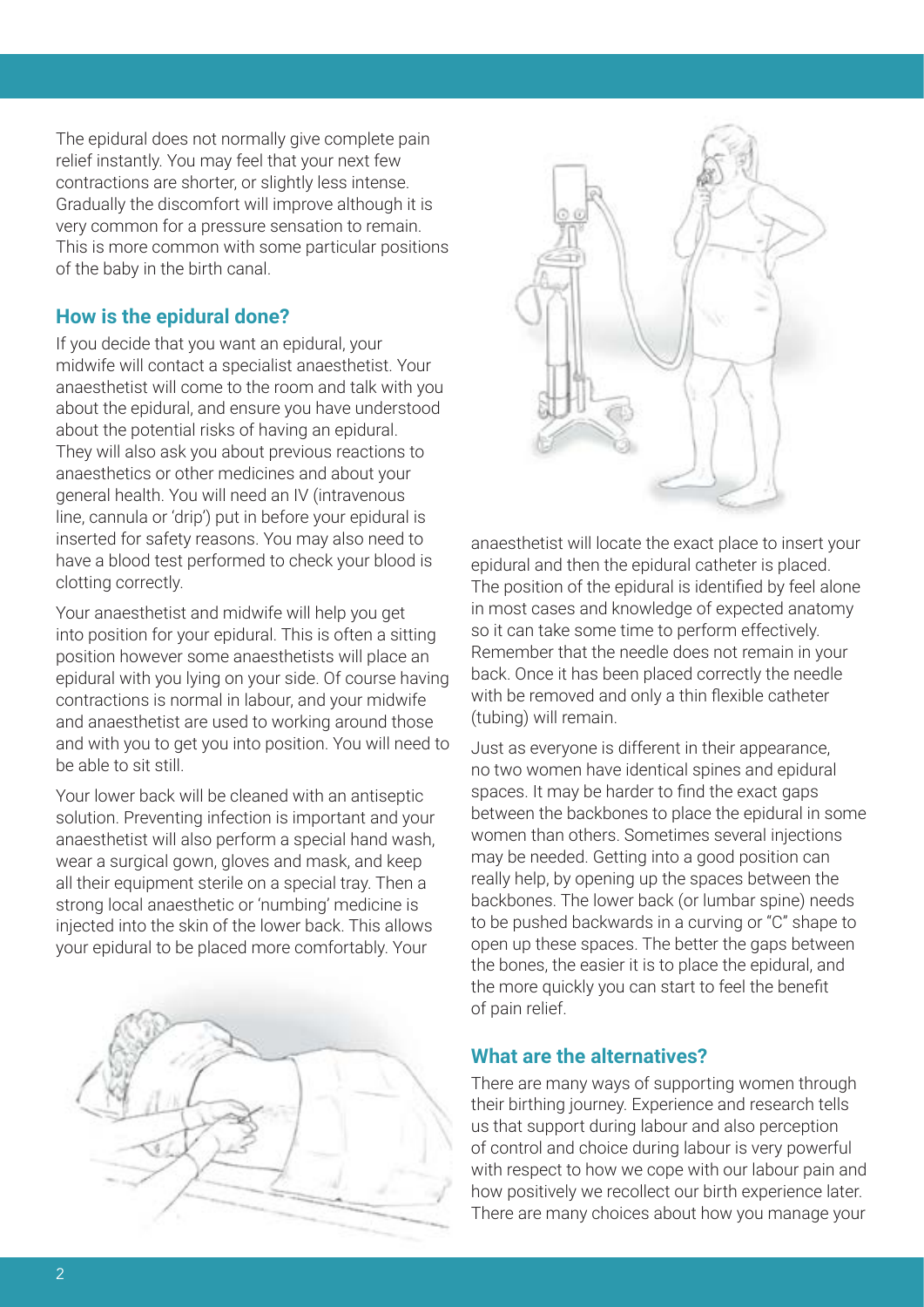experience of pain during labour. Techniques for managing pain in labour can be divided into relieving pain or coping with pain techniques. For example, water immersion, relaxation and acupuncture can for some women improve pain and improve satisfaction with pain relief. There are also pharmacological, or techniques using drugs and medicines. These include using gas to breathe, opioids and other painkillers. Breathing gas helps many women however some women will also experience vomiting nausea or dizziness. Of course it makes sense that no one technique will be right for all women, and all technique have their benefits and disadvantages. It is important to tailor methods used to each woman's wishes, needs and circumstances.

## **What are the risks of epidurals?**

Having an epidural increases the number of medical interventions that your midwife and doctors will need to do. For example you will need to have close monitoring of your blood pressure, baby and contractions. You won't be able to walk around, have a shower, sit in the bath or use a birth ball or stool because your legs will feel numb whilst your epidural is working and you will need increased monitoring. An epidural sometimes makes the second stage of labour longer and may increase the risk that your doctor may need to assist in your baby's birth with forceps or a vacuum cup on baby's head. Research

shows there is no increased chance of needing a caesarean section due to having an epidural.

The epidural will have no effect or hardly any effect on your baby although some women find their labour is slowed down by having an epidural and some find it is "speeded up".

There are some relatively common and some uncommon risks or side effects of epidurals.

For example you may develop shivering, itchiness, low blood pressure or a fever during the epidural. Your body won't feel the urge to urinate so you will have a urinary catheter placed- a tube that collects urine from your bladder.

Epidurals sometimes don't work as well as we would like. Up to one in eight epidurals may not work successfully the first time they are placed and may need further intervention. They can be partially effective, never be effective, work on one side more than the other, 'wear off', need repeating or need another "top up" by an anaesthetist.

A severe headache related to your epidural is possible. This occurs somewhere between 1 in 100 and 1 in 200 patients. This type of headache occurs in the days following your epidural and may need treatment.

If you are overweight, it may take longer for the

| <b>Risk</b>                                                                                                                               | How often does this happen?   | How common is it?     |
|-------------------------------------------------------------------------------------------------------------------------------------------|-------------------------------|-----------------------|
| Significant drop in blood pressure                                                                                                        | 1 in 50 women                 | Common                |
| Not working well enough to reduce labour pain<br>so you need to use other ways of lessening<br>the pain or require additional anaesthetic | 1 in 8 women                  | Common                |
| Not working well enough for a caesarean section so<br>you need to have a general anaesthetic or spinal                                    | 1 in 20 women                 | Sometimes             |
| Severe headache                                                                                                                           | 1 in 100 women                | Uncommon              |
| Nerve damage (numb patch on a leg<br>or foot, or having a weak leg)                                                                       | Temporary - 1 in 1,000 women  | Rare                  |
| Nerve damage - lasting for more than 6 months                                                                                             | Permanent - 1 in 13,000 women | Rare                  |
| Epidural abscess (infection) / meningitis                                                                                                 | 1 in 50,000 women             | Very rare             |
| Epidural blood clot or unexpected anaesthetic spread                                                                                      | 1 in 100,000 women            | Very rare             |
| Severe injury, including paralysis                                                                                                        | 1 in 250,000 women            | <b>Extremely rare</b> |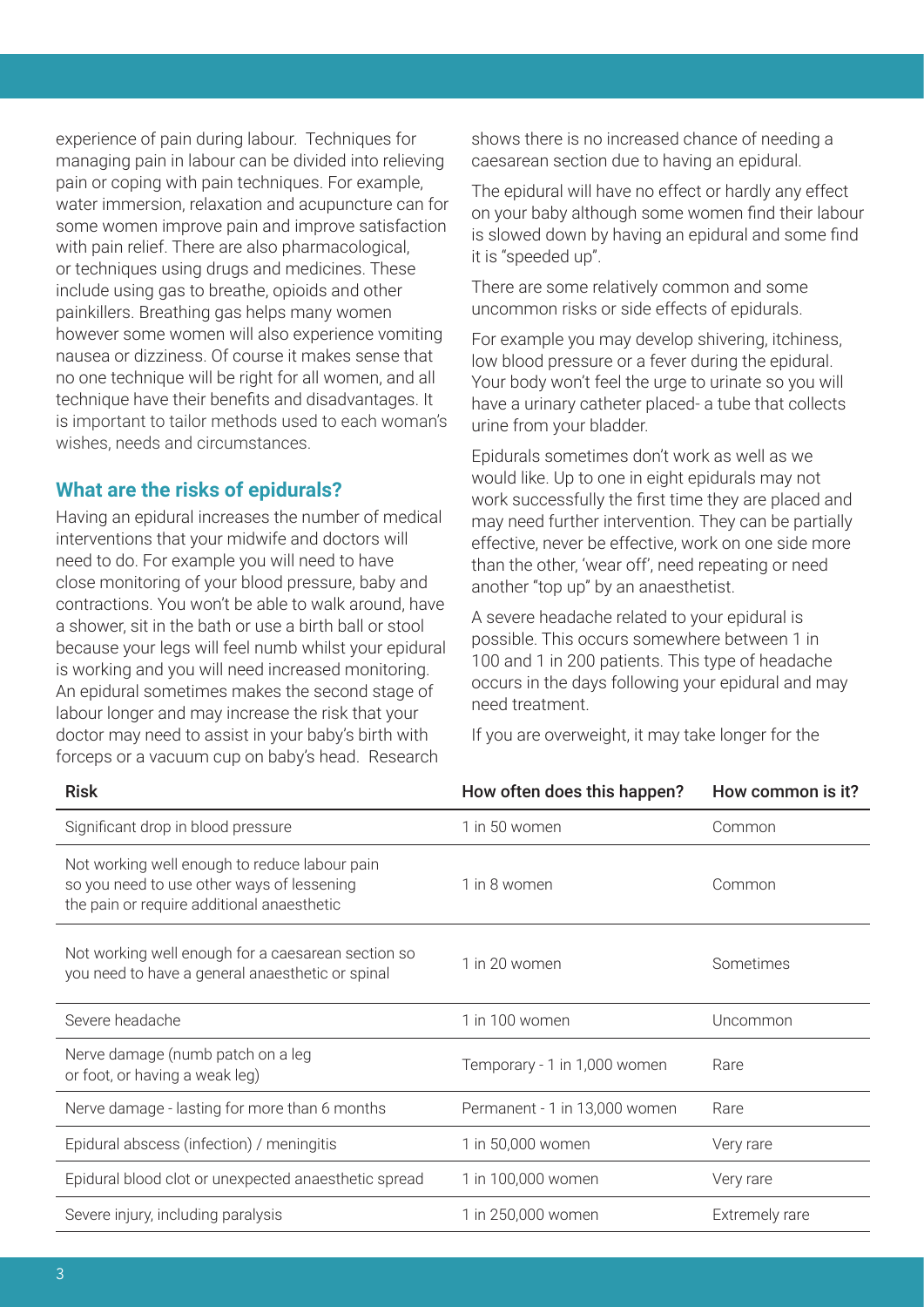epidural to be put in, and the failure rate is higher- it may take more than one attempt to get it right.

Research shows that epidurals for childbirth do not have any increased chance of new long-term backache however there may be minor bruising or temporary tenderness over the insertion site. Backache is common after any pregnancy.

### **Serious risks**

There are some more serious risks of epidurals, which are also very rare. For example a numb patch related to nerve damage, which may be temporary or permanent. The risk of this is very rare (less than 1 in 13,000) however it is increased in some specific circumstances eg abnormal bleeding or clotting conditions or with a pre-existing infection. Nerve damage resulting in severe injury including paralysis is extremely rare.

#### **Who can't have an epidural?**

A small number of women cannot have an epidural due to some pre-existing problems with the back such as spina bifida, previous types of back surgery for scoliosis ("curvature of the spine") or conditions where the blood does not clot properly- such as some forms of pre-eclampsia, blood disorders or some kinds of anti-clotting medications.

Because an epidural takes a short while to become fully effective, if you are very close to having your baby, it may be that having an epidural will be of limited value. In addition, you need to be positioned carefully for it to be put in, and this can be extremely hard once your body is preparing to push. (Some birth suites may reduce the epidural rate or epidural drip prior to pushing).

## **How long does it take?**

It can take a while to safely set up and perform the epidural, as strict infection control needs to be used. Good pain relief can take about 20 minutes from the time the epidural is placed so 20 minutes to set up and 20 minutes to work. Be aware it may take a little time before an anaesthetist is able to attend to place your epidural: many patients may require attention at the same time or there may be someone having a delivery in the operating theatre. A doctor may need to be called in from home. Please be assured that someone will attend as soon as is possible.

## **What should I expect once the epidural is working?**

Once the epidural is effective, you can expect to feel more comfortable. Some women may still feel a sensation of their contractions, but without the same experience of pain. Some women describe this feeling as 'tightness' or a 'surge' sensation. Some women feel a pressure sensation. Some women may not feel their contractions at all. Most women are somewhere in between. Some people are able to get some rest, which can be helpful with managing the rest of your labour experience. The epidural can usually be used for the duration of your labour. This may be several hours. It will be connected via tubing to a pump and will either run continuously or give you top up doses from time to time. Different hospitals use different programs but there is some evidence that intermittent doses from the pump with a lower concentration than what we have used in the past can give more efficient pain relief. In some hospitals you will be given a button you can push from time to time which will give you extra doses of medicine down your epidural catheter. The catheter will be removed from your back once you no longer need it, usually after the birth of your baby.

#### **If I need to have an emergency caesarean section can my epidural be used?**

Yes. Having an emergency caesarean can be a confronting and overwhelming experience. Your midwife, anaesthetist and obstetrician will work with you to help you understand what your options are and why an emergency caesarean section is being recommended. If you need to have an unplanned caesarean section and you already have an epidural in that is working well then in most instances the same epidural catheter can be used to add a stronger local anaesthetic medication and "top up" your pain relief/numbness so you can have your procedure comfortably without repeating the epidural or spinal anaesthetic.

## **"I've heard epidurals makes breastfeeding less successful" – is that true?**

Most women who have an epidural for childbirth are able to breastfeed successfully if that is what they want to do. There was one single study suggesting that when some opioid medications are used in an epidural that the rates of successful breastfeeding